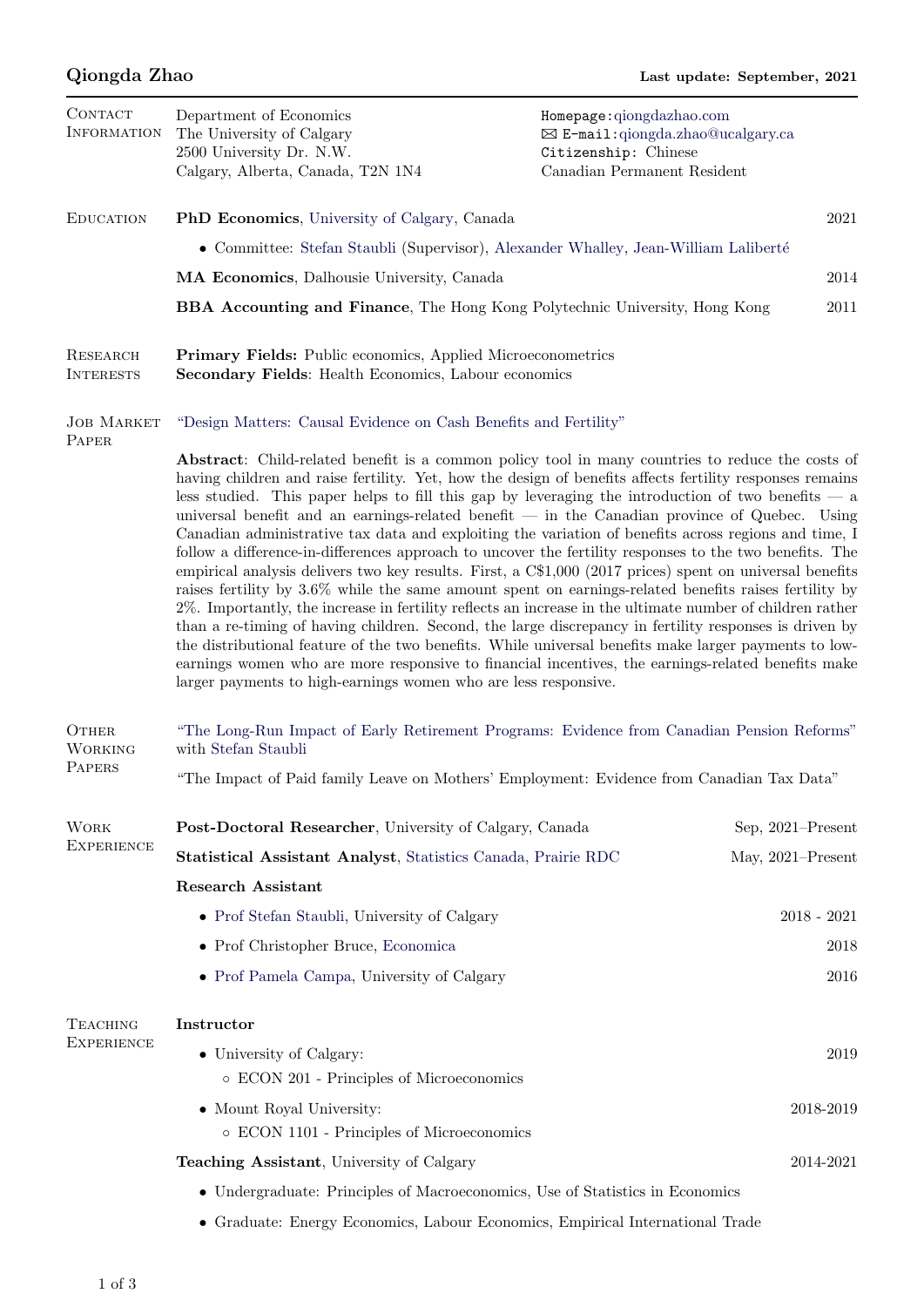| <b>CONFERENCE</b><br>AND SEMINAR | • Chinese Economists Society (CES) annual conference, Online                            |           |
|----------------------------------|-----------------------------------------------------------------------------------------|-----------|
| PARTICIPATION                    | • Midwest Economics Association (MEA) annual conference, Online                         |           |
|                                  | $\bullet\,$ Western Economic Association International (WEAI) annual conference, Online |           |
|                                  | • Canadian Economic Association (CEA) conference, Banff                                 | 2019      |
|                                  | • American Economic Association (AEA) annual meeting, Atlanta                           | 2019      |
|                                  | • Population Association of America (PAA) annual meeting, Denver                        |           |
|                                  | • Society of Labour Economics (SOLE), Toronto                                           | 2018      |
|                                  | • Canadian Economic Association (CEA) conference, Montreal                              | 2018      |
|                                  |                                                                                         |           |
| HONORS AND<br>AWARDS             | • U.L.G. Rao Memorial Prize in Economics (highest GPA), Dalhousie University            | 2014      |
|                                  | • Faculty of Business Dean's list, The Hong Kong Polytechnic University                 | 2010-2011 |
|                                  | • Entrance Scholarship for Top Students, The Hong Kong Polytechnic University           | 2007-2009 |
| SKILLS AND<br>LANGUAGES          | • Softwares: Stata, SAS, R<br>• Languages: Chinese (Native), English                    |           |
|                                  |                                                                                         |           |

#### **REFERENCES** [Stefan Staubli](https://sites.google.com/site/stefanstaubli/home)

## Jean-William Laliberté

Associate Professor Department of Economics University of Calgary Phone: +1 (403) 220-6180 Email: [sstaubli@ucalgary.ca](mailto: sstaubli@ucalgary.ca)

### [Alexander Whalley](https://www.alexwhalley.info/home)

Associate Professor Department of Economics University of Calgary Phone:  $+1$  (403) 220-7143 Email: [alexander.whalley@ucalgary.ca](mailto: alexander.whalley@ucalgary.ca) Assistant Professor Department of Economics University of Calgary Phone: +1 (403) 220-5291 Email: [jeanwilliam.lalibert@ucalgary.ca](mailto: jeanwilliam.lalibert@ucalgary.ca)